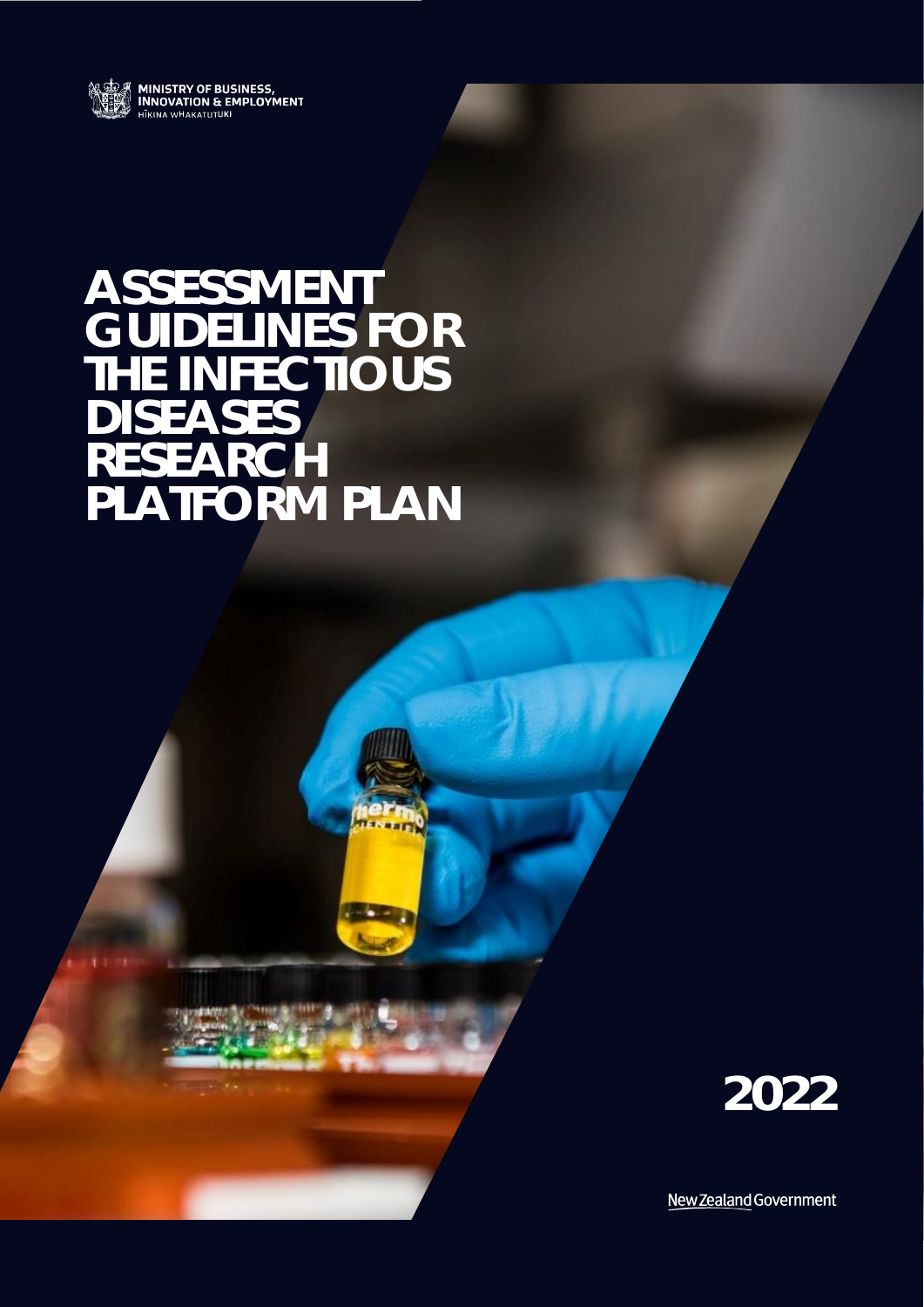

#### **Ministry of Business, Innovation and Employment (MBIE) Hīkina Whakatutuki – Lifting to make successful**

MBIE develops and delivers policy, services, advice and regulation to support economic growth and the prosperity and wellbeing of New Zealanders. MBIE combines the former Ministries of Economic Development, Science + Innovation, and the Departments of Labour, and Building and Housing.

#### **More information**

Information, examples and answers to your questions about the topics covered here can be found on our website, [www.mbie.govt.nz,](http://www.mbie.govt.nz/) or by calling us free on 0800 693 778.

#### **Disclaimer**

This document is a guide only. It should not be used as a substitute for legislation or legal advice.

The Ministry of Business, Innovation and Employment is not responsible for the results of any actions taken on the basis of information in this document, or for any errors or omissions.

Online: ISBN 978-1-99-104120-3 Published: June 2022

#### ©Crown Copyright

The material contained in this report is subject to Crown copyright protection unless otherwise indicated. The Crown copyright protected material may be reproduced free of charge in any format or media without requiring specific permission. This is subject to the material being reproduced accurately and not being used in a derogatory manner or in a misleading context. Where the material is being published or issued to others, the source and copyright status should be acknowledged.

The permission to reproduce Crown copyright protected material does not extend to any material in this report that is identified as being the copyright of a third party. Authorisation to reproduce such material should be obtained from the copyright holders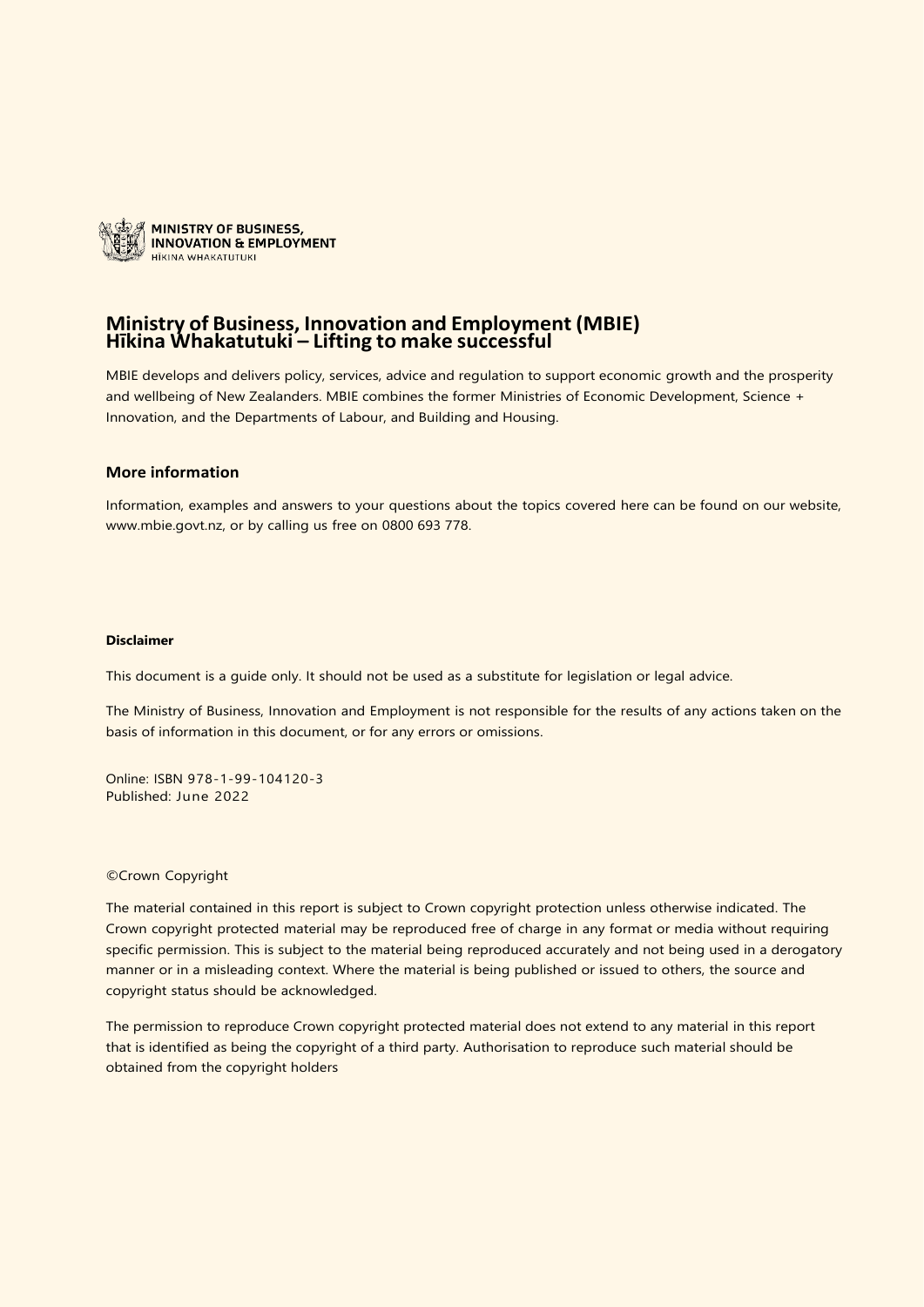## <span id="page-2-0"></span>**CONTENTS**

| <b>CONTENTS</b>                                                    | 1              |  |
|--------------------------------------------------------------------|----------------|--|
| <b>FOREWORD</b>                                                    | $\overline{2}$ |  |
| <b>INTRODUCTION</b>                                                | 3              |  |
| PANELLISTS ROLES AND RESPONSIBILITIES                              | 4              |  |
| Assessor                                                           | 4              |  |
| <b>Panel Chair</b>                                                 | 4              |  |
| <b>Confidentiality and Privacy</b>                                 | 4              |  |
| Official Information Act 1982                                      | 4              |  |
| <b>Conflicts of Interest</b>                                       | 5              |  |
| What is Considered a Conflict of Interest?                         | 5              |  |
| Handling Conflicts of Interest During the Assessment Panel Meeting | 5              |  |
|                                                                    |                |  |
| THE ASSESSMENT PROCESS                                             | 6              |  |
| <b>Key Dates</b>                                                   | 6              |  |
| <b>Time Commitment</b>                                             | 6              |  |
| How and When Platform Plans are Assigned                           | 6              |  |
| How and When Assessments are Recorded                              | 7              |  |
| <b>Assessment Panel Meetings</b>                                   | 7              |  |
| <b>Recommendations and Funding Decisions</b>                       | 7              |  |
|                                                                    |                |  |
| PERFORMING ASSESSMENTS                                             | 8              |  |
| <b>The Assessment Steps</b>                                        | 8              |  |
| <b>About the Infectious Diseases Research Platform</b>             | 9              |  |
| <b>Investment Objectives</b>                                       | 9              |  |
| Principles cutting across all areas of this Platform               | 9              |  |
| <b>Research Themes</b>                                             | 9              |  |
| Theme 1                                                            | 9              |  |
| Theme 2                                                            | 10             |  |
| <b>Meeting the Needs and Aspirations of Māori</b>                  | 10             |  |
|                                                                    |                |  |
| <b>ASSESSMENT CRITERIA</b>                                         | 11             |  |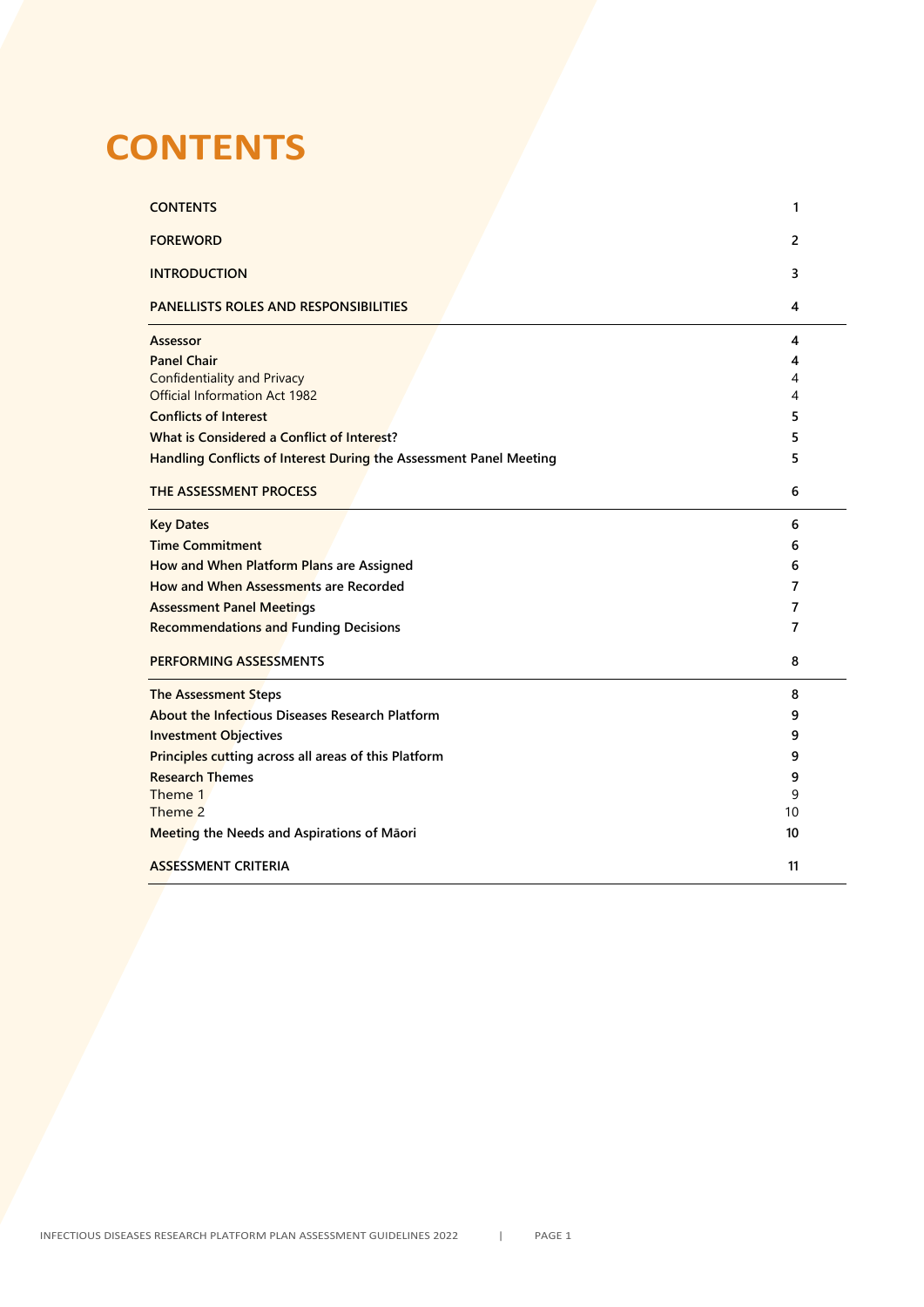# <span id="page-3-0"></span>**FOREWORD**

#### Tēnā koutou

Thank you for agreeing to assess the Platform Plans for the Infectious Diseases Research Platform. The primary responsibility of the Co-Host will be to coordinate the development of an Infectious Diseases Research Platform plan that meets the objectives of the Research Platform.

These guidelines detail what is involved in the assessment of Platform Plans for the Infectious Diseases Research Platform and the role that you will play in that process. Informed assessment of Platform Plans is a critical aspect of our investment process, as it forms the basis of our funding recommendations.

Panellists have been selected based on your knowledge and experience of investment processes, the policy intent of the Infectious Diseases Research Platform, and the environment in which the Platform will operate. The names of all Panellists and their affiliated organisations will be published on our website.

The experience and expertise that you bring to the investment process is greatly appreciated. Thank you for supporting our science investment processes.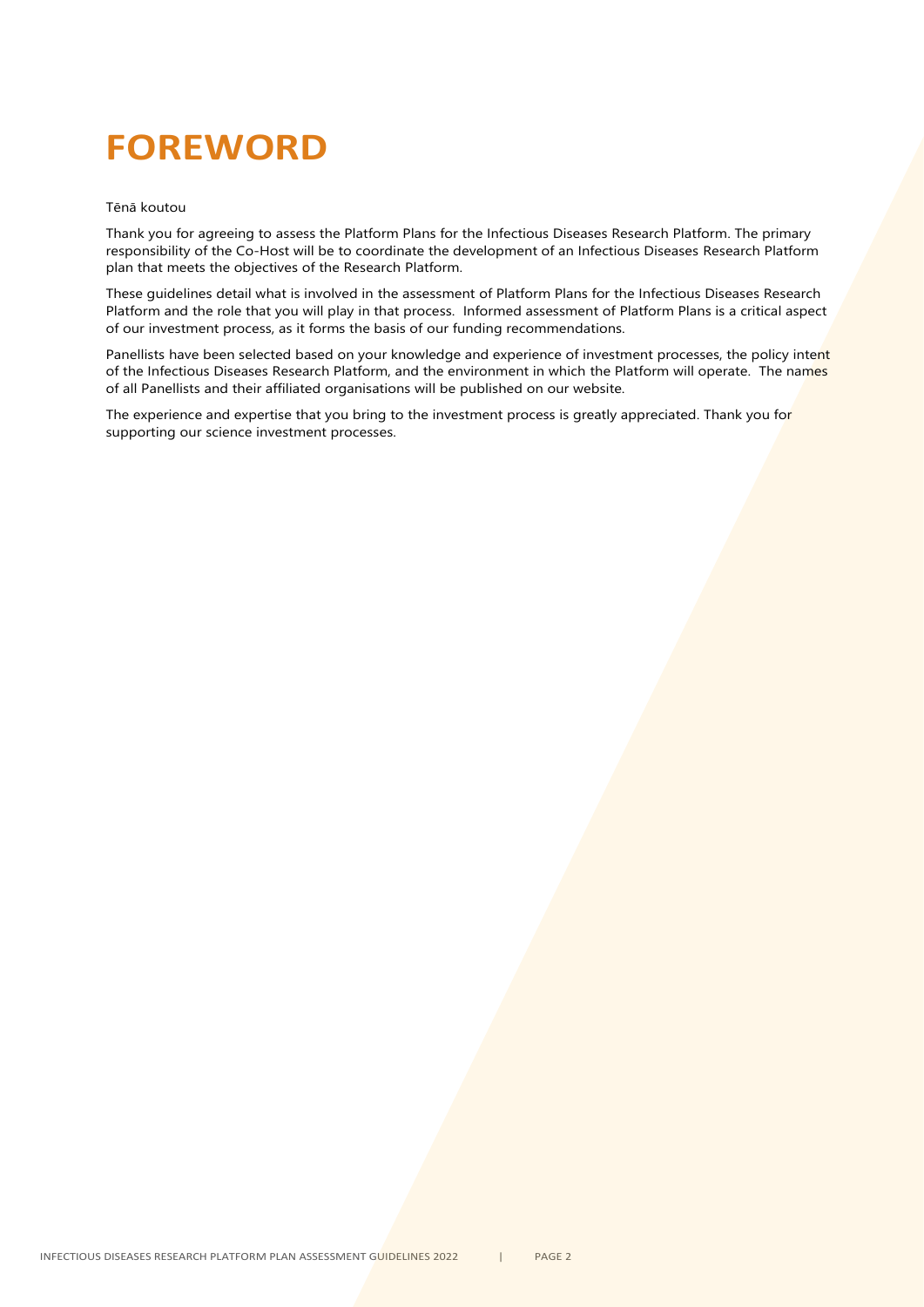## <span id="page-4-0"></span>**INTRODUCTION**

As an Assessor, you are critical in helping us identify a Platform Plan that has the greatest potential to meet the objectives of the Infectious Diseases Research Platform investment opportunity and describes the desired characteristics of the Platform Plan adequately.

The mission of the Platform is **'To ensure New Zealand has world class research capability to respond to serious infectious disease threats.'**

These guidelines detail the assessment process and the key assessment roles and responsibilities.

We recommend that you read this document in conjunction with the *A Guide to Preparing Your Platform Plan* and other relevant information on our [webpages](https://www.mbie.govt.nz/science-and-technology/science-and-innovation/funding-information-and-opportunities/investment-funds/strategic-science-investment-fund/ssif-funded-programmes/infectious-diseases) for this opportunity.

If you have any questions, feel free to contact us.

**Email** Assessment queries: [SSIF.investment@mbie.govt.nz](mailto:SSIF.investment@mbie.govt.nz)

**Phone** 0800 693 778 (Monday to Friday, 8:30am to 4:30pm)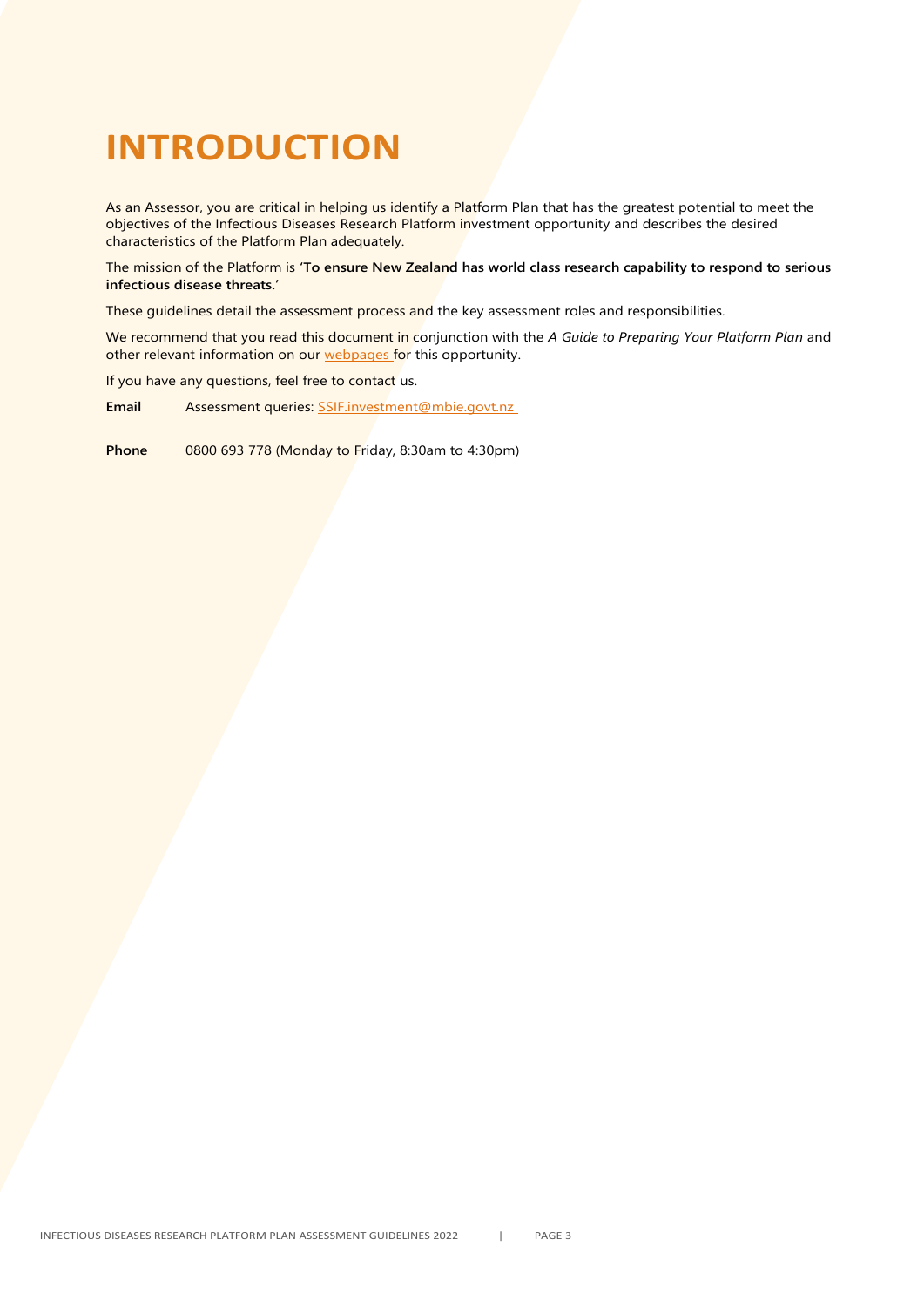# <span id="page-5-0"></span>**PANELLISTS ROLES AND RESPONSIBILITIES**

The following outlines the key roles and responsibilities involved in the assessment of the Platform Plan(s) for the Infectious Diseases Research Platform.

The Co-Hosts will submit a draft Platform Plan for assessment and receive feedback and may be invited to submit a final Platform Plan for assessment.

#### <span id="page-5-1"></span>**ASSESSOR**

Your role as an Assessor on the Panel is to assess both the draft and final Platform Plans and contribute to the Panel discussion. Your key responsibilities include:

- **>** Declaring any conflicts of interest and adhering to our confidentiality and privacy policies.
- **>** Reading and assessing the Platform Plans. You should use the assessment template below to record your preliminary assessments of each Platform Plan against the assessment criteria.
- **>** Attending Assessment Panel meetings where:
	- **>** panellists discuss their preliminary assessments
	- **>** the Chair facilitates a consensus assessment on the Platform Plan and on overall recommendations.
	- **>** MBIE staff record advice on the assessment results.

<span id="page-5-2"></span>The Assessment Panel does not have delegated authority to make investment decisions.

#### **PANEL CHAIR**

The role of the Chair is to:

- **>** Identify and take appropriate action over conflicts of interest.
- **>** Allow time for informed discussion and equitable decision-making and mediate views if required.
- **>** Ensure that:
	- **>** the assessment criteria are followed, and
	- **>** the Assessment Panel reaches a consensus on the Platform Plan, a funding recommendation, and to enable feedback to the Co-Host.
- **>** Approve feedback to the Co-Hosts if this feedback is needed prior to a funding recommendation being made.
- **>** Approve a Panel Meeting Report including a funding recommendation.
- **>** Confidentiality and Privacy.

#### <span id="page-5-3"></span>**Confidentiality and Privacy**

To ensure confidentiality, as an assessor you must:

- **>** Ensure the safekeeping of all Platform Plans and related documents (e.g., workbooks, notes, etc.).
- **>** Destroy any remaining documentation or return it to MBIE at the end of the assessment process.
- Not use any confidential information for any purpose other than assessment.

#### <span id="page-5-4"></span>**Official Information Act 1982**

Platform Plans and their assessments are confidential. Note however that we are subject to the Official Information Act 1982 therefore information relating to an assessment may be released if we are requested to do so under the Act.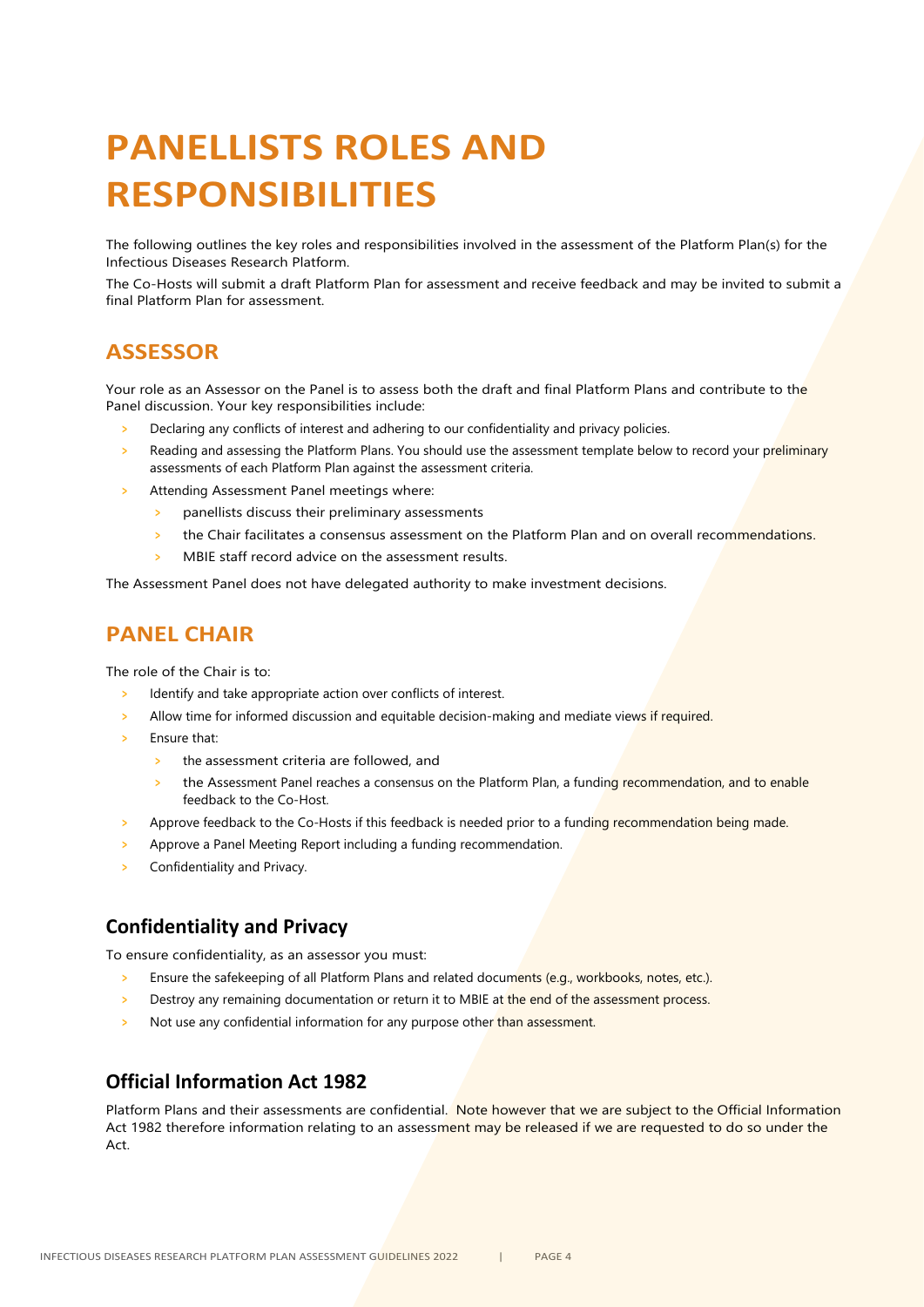#### <span id="page-6-0"></span>**CONFLICTS OF INTEREST**

MBIE follows a rigorous process to maintain the credibility of investment decisions and to assure Co-Hosts that their Platform Plans are fairly and reasonably appraised. All conflicts of interest must be declared to MBIE.

If you identify a direct conflict with a Co-Host, you must decline the assignment. If you identify an indirect conflict, email us at [SSIF.investment@mbie.govt.nz](mailto:SSIF.investment@mbie.govt.nz) with the details for further discussion before accepting or declining the assignment.

#### <span id="page-6-1"></span>**WHAT IS CONSIDERED A CONFLICT OF INTEREST?**

Conflicts of interest may occur on two levels: direct and indirect.

- **>** A direct conflict of interest would be deemed if you are:
	- **>** directly involved with a Platform Plan (as a participant, manager, mentor, or partner) or you have a close personal relationship with the Co-Host, for example, family members, or
	- **>** a collaborator or in some other way involved with a Co-Host's Platform Plan.
- **>** An indirect conflict of interest would be deemed if you:
	- **>** are employed by an organisation involved in a Platform Plan but you are not part of the Co-Host's Platform Plan
	- **>** have a personal and/or professional relationship with one of the Co-Hosts, for example, an acquaintance
	- **>** have or had involvement with a Platform Plan that is in direct competition with a Platform Plan being assessed or where the impacts proposed by a Platform Plan under discussion may compete with your personal business interests.

## <span id="page-6-2"></span>**HANDLING CONFLICTS OF INTEREST DURING THE ASSESSMENT PANEL MEETING**

If there is a **direct conflict** of interest with a Platform Plan about to be discussed during the Panel meeting, declare the conflict to the Assessment Panel Chair. You will be required to leave the room during the ensuing assessment discussion.

The actions required for a declared **indirect conflict** of interest is the discretion of the Chair; this could be to:

- **>** leave the room
- **>** stay but remain silent unless asked to respond to a direct question
- **>** contribute to the assessment of the Platform Plan.

Should the Chair declare a conflict of interest with a Platform Plan, a Deputy Chair will be appointed for the ensuing assessment discussion.

All conflict-of-interest declarations and resulting assessor actions during the Panel meeting will be recorded.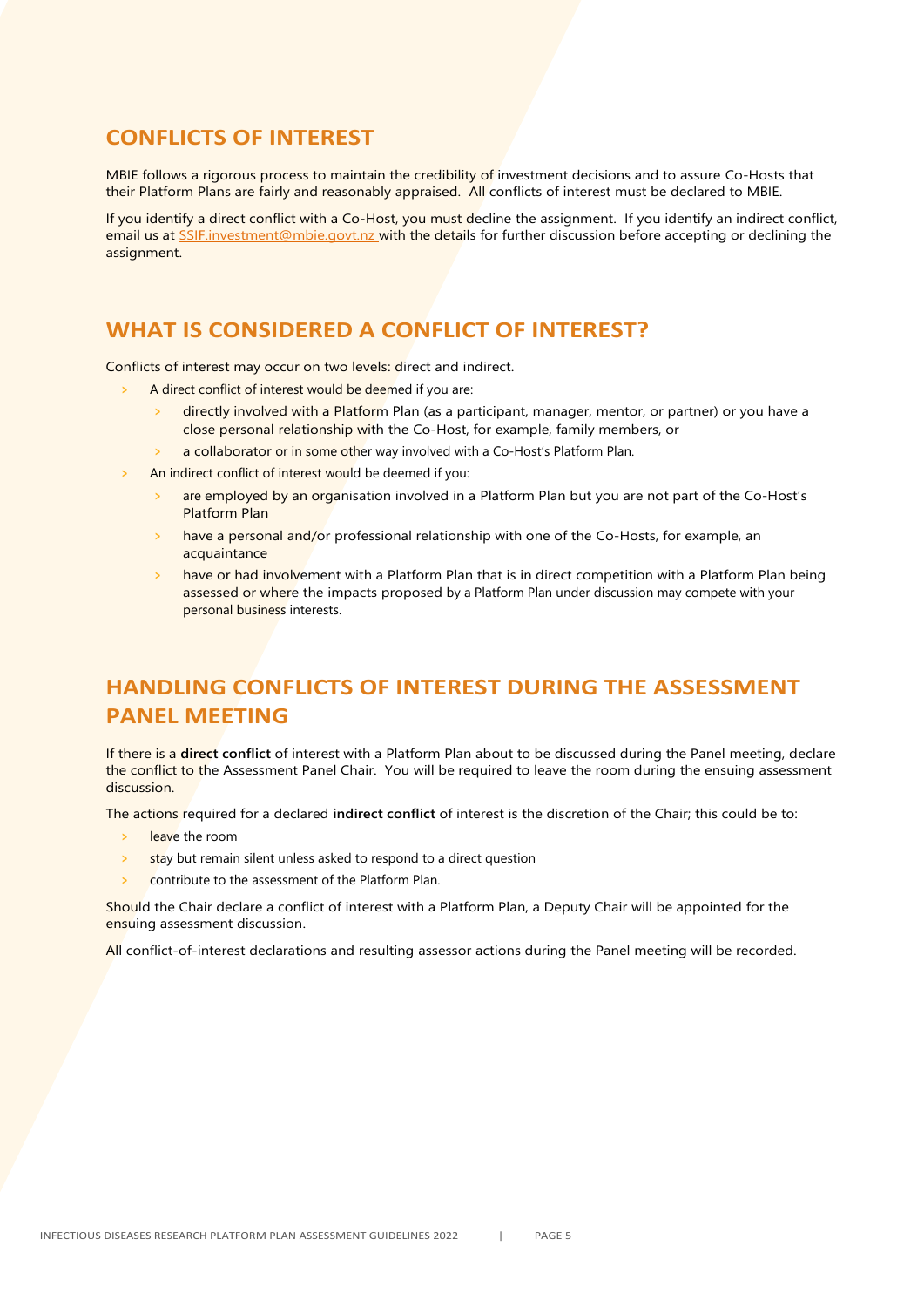# <span id="page-7-0"></span>**THE ASSESSMENT PROCESS**

Below are the key dates and an overview of the assessment process for both the draft Platform Plan and if invited, the final Platform Plan.

## <span id="page-7-1"></span>**KEY DATES**

| <b>DATES</b>    | <b>KEY ACTIVITIES</b>                                                                                                                      |  |  |
|-----------------|--------------------------------------------------------------------------------------------------------------------------------------------|--|--|
| 15 June 2022    | Draft Platform Plan submission.                                                                                                            |  |  |
|                 | Draft Platform Plan sent to Assessment Panel, 1 week before Panel Meeting                                                                  |  |  |
| By 24 June 2022 | Draft Platform Plan assessment by Assessment Panel, and feedback<br>developed.                                                             |  |  |
| 1 July 2022     | Feedback to Draft Platform Plan given to Platform Host.                                                                                    |  |  |
|                 | Draft Platform Plan sent to external assessment advisors for comment, as<br>needed. Feedback to be used in final Platform Plan assessment. |  |  |
| 15 July 2022    | Final Platform Plan submission.                                                                                                            |  |  |
|                 | Final Platform Plan sent to Assessment Panel, 1 week before Panel Meeting.                                                                 |  |  |
| By 22 July 2022 | Final Platform Plan assessment by Assessment Panel. Funding<br>recommendation made, along with contracting condition recommendations.      |  |  |
| 29 July 2022    | Assessment feedback to Platform Host, including contracting outcome from<br>Deputy Secretary Labour, Science and Enterprise, MBIE.         |  |  |
| August 2022     | Contract negotiated and signed.                                                                                                            |  |  |
| September 2022  | Full contract starts.                                                                                                                      |  |  |

*All dates are NZ Standard Time.* All dates are indicative. *Any change to key dates will be notified via an e-mail to nominated contacts of the Co-Hosts.*

#### <span id="page-7-2"></span>**TIME COMMITMENT**

We envisage your involvement in the assessment process to be as follows.

| <b>UP TO</b>              | TO                                                                        |
|---------------------------|---------------------------------------------------------------------------|
| 1 hour                    | Read through these guidelines and background documents                    |
| 7 hours per Platform Plan | Read your assigned Platform Plan, assign scores and comments              |
| 1 hour per Panel meeting  | Attend the Assessment Panel meetings in Wellington, New Zealand or online |

#### <span id="page-7-3"></span>**HOW AND WHEN PLATFORM PLANS ARE ASSIGNED**

From 15 June 2022 we will provide the draft Platform Plan by email.

If the Co-Hosts are invited to submit a final Platform Plan this will be emailed to you from 15 July 2022.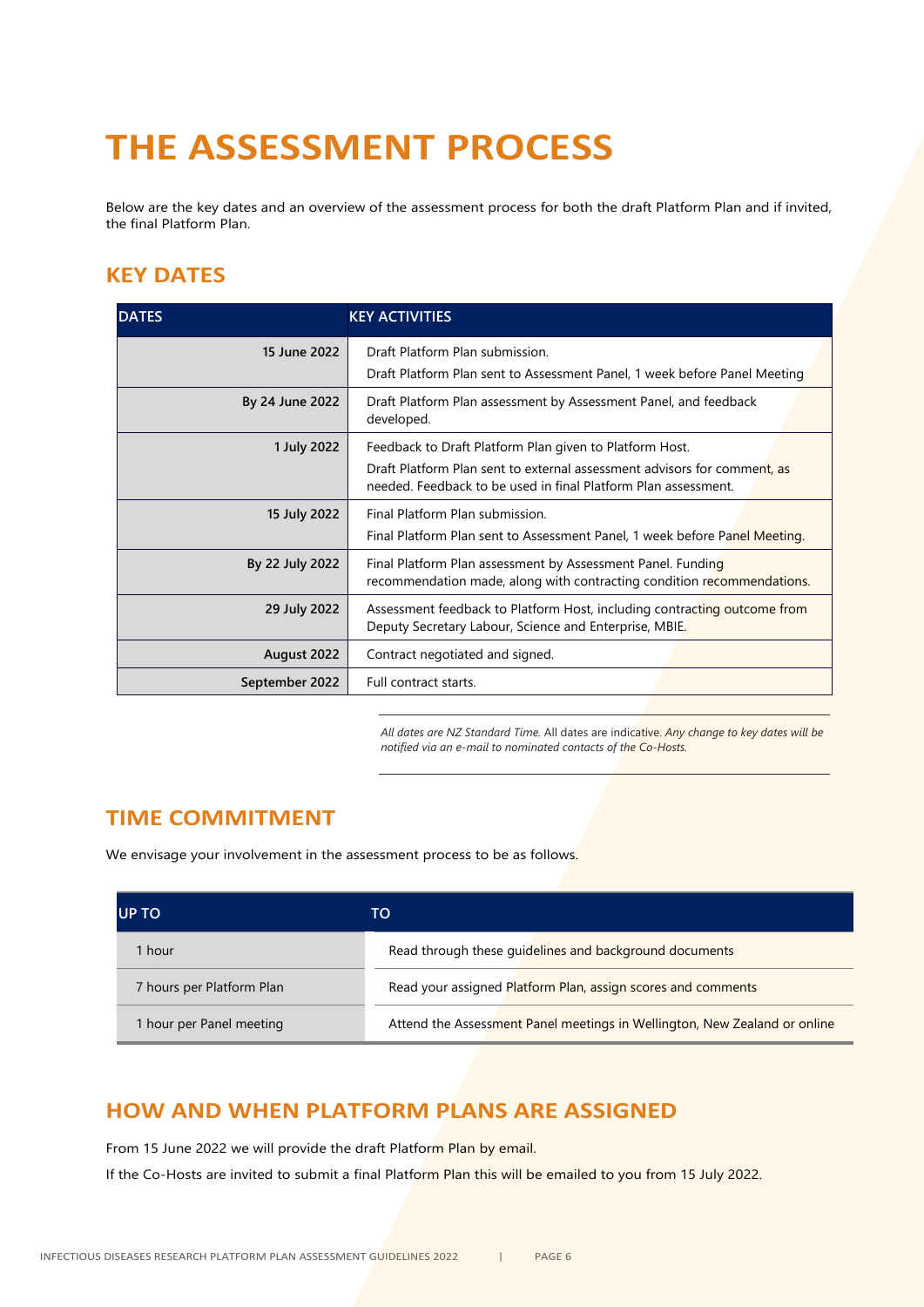#### <span id="page-8-0"></span>**HOW AND WHEN ASSESSMENTS ARE RECORDED**

You will record your preliminary assessment using the scoring grid below. This must occur on or before each Panel meeting. Bring your written notes on the assessment of each of the draft and Final Platform Plans to the Panel meetings.

#### <span id="page-8-1"></span>**ASSESSMENT PANEL MEETINGS**

The Assessment Panel will likely meet twice. The first Panel meeting will be 24 June 2022 to assess the draft Platform Plan. The purpose of these meetings is to:

- **>** Discuss preliminary assessments and supporting comments.
- **>** Reach a consensus assessment, agree on feedback, and whether to invite the Co-hosts to submit a final Platform Plan.
- **>** Record the assessment and feedback.
- **>** The assessment and feedback are sent to the Co-hosts in a report.

**MBIE, with advice from Assessment Panel Members, may seek advice from external technical experts as part of the assessment process if needed. If necessary, this advice could be sought following the draft Platform Plan assessment, and then used in the final Platform Plan assessment.**

If the Co-Host is invited to submit a final Platform Plan the Panel will meet by 22 July 2022. Meetings will be held in Wellington or online. The purpose of these meetings is to:

- **>** Discuss preliminary assessments and supporting comments.
- **>** Reach a consensus assessment, agree on a recommendation for funding, and any contract conditions.

The Panel's discussions and moderation may take into account any additional information gathered during the assessment process. Further details on this meeting will be sent to you closer to the time.

<span id="page-8-2"></span>The Assessment Panel does not have delegated authority to make investment decisions.

#### **RECOMMENDATIONS AND FUNDING DECISIONS**

Informed by the Panel Chair's funding recommendation, MBIE's Deputy Secretary, Labour, Science and Enterprise will make the final investment decisions.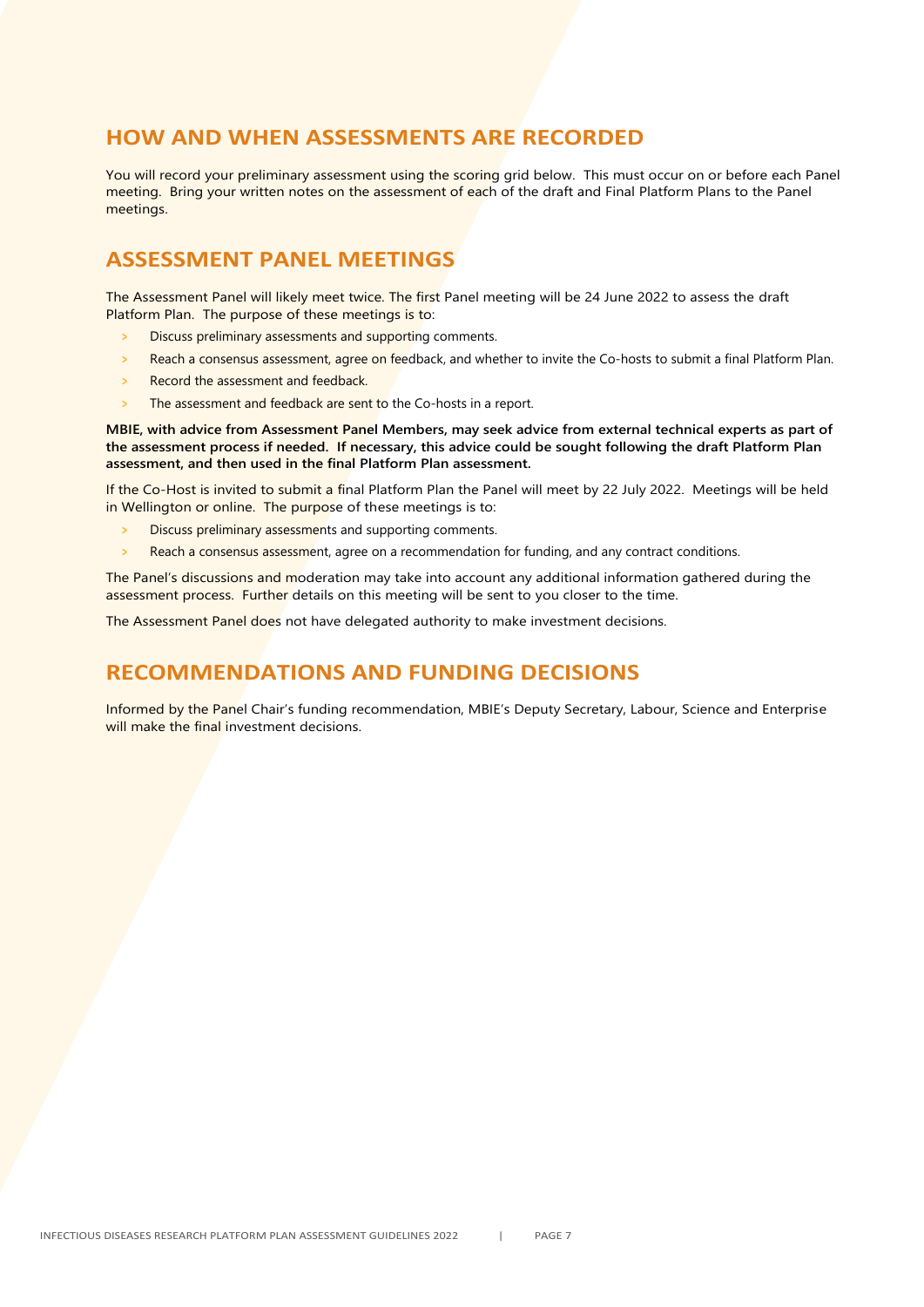# <span id="page-9-0"></span>**PERFORMING ASSESSMENTS**

<span id="page-9-1"></span>Use the following procedure to assess the draft and final Platform Plan.

## **THE ASSESSMENT STEPS**

- **1. Read and understand the investment objectives, principles, and research themes (outlined below) and the assessment criteria and guide on page 11 of this document.**
- **2. Identify potential conflicts of interest.**

If you deem a conflict of interest exists (see page 5 for details) then discuss it with the Chair, who will advise the appropriate action.

**3. Read the Platform Plan and note your assessment and comments in the table on page 11.**

Only assess the information presented in the Platform Plan. The Co-Hosts are obliged to present the relevant information. If a Platform Plan has obvious gaps, reflect this in your assessment and detail the significant issues in your comments.

Independently score the Platform Plan using the assessment criteria (see page 11 for details).

For each criterion, choose an assessment description of either: 'Excellent', 'Good but some gaps', or Insufficient' which reflects how well you consider the Platform Plan meets this criterion in the context of this investment opportunity.

Ensure that your comments are accurate, professional, honest, and correlate to the Investment objectives and principles set out in this document. Do not include names and be mindful that if requested to do so, they may be made available under the Official Information Act 1982.

Exercise your knowledge, judgement, and expertise to reach clear and soundly based assessments that are fair, objective, and evidence based.

- **4. Participate in any Assessment Panel meetings.**
- **5. Securely destroy (or return to us) all Platform Plans and supporting documentation when the assessment process is complete.**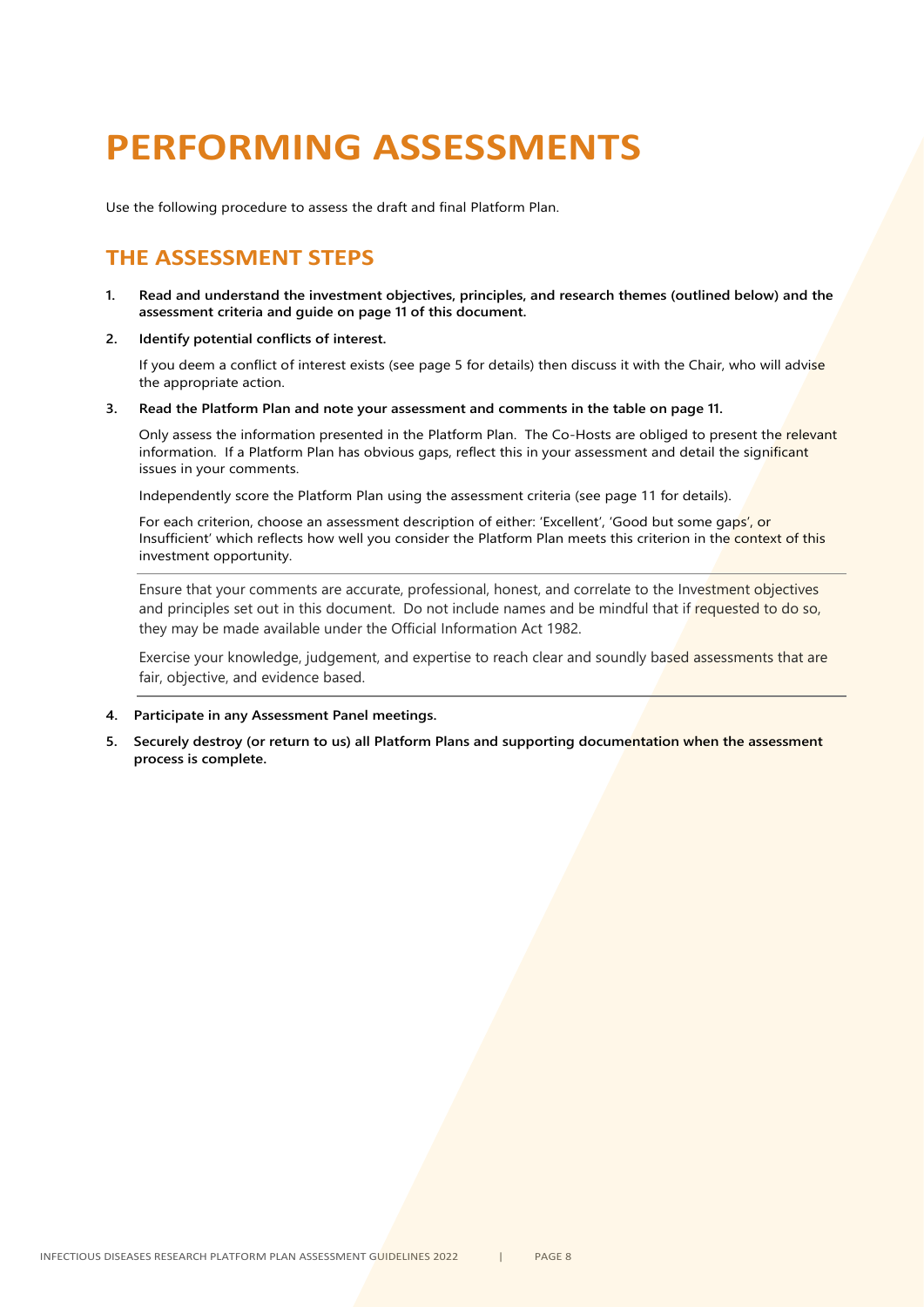## <span id="page-10-0"></span>**ABOUT THE INFECTIOUS DISEASES RESEARCH PLATFORM**

The Infectious Diseases Research Platform aims to:

- **>** Build and coordinate domestic research capability in infectious diseases.
- **>** Continue to address COVID-19 and other serious infectious diseases in New Zealand.
- **>** Improve preparedness for future pandemics.
- **>** Support New Zealand's Health Research Strategy and infectious disease research priorities of key stakeholders and Māori as Treaty partners.
- **>** Link with international research.

The Platform will ensure New Zealand has world-class research capability acting together to maintain and build our preparedness for future infectious disease outbreaks.

The Platform will help fulfil the Government's Treaty of Waitangi/Tiriti o Waitangi (Tiriti) obligations, and address health inequities. The research will be interdisciplinary and transdisciplinary, collaborative, and world-class.

## <span id="page-10-1"></span>**INVESTMENT OBJECTIVES**

This investment should:

- **>** Deliver an integrated research programme in partnership with researchers, clinicians, Māori, and New Zealand Pacific Peoples.
- **>** Demonstrate research excellence that builds New Zealand's capability in infectious disease research and research translation.
- **>** Contribute to international research through collaborations in infectious disease research.
- **>** Contribute to strengthened collaboration between researchers, clinicians, health agencies, Māori, and New Zealand Pacific Peoples.
- **>** Contribute to improving health outcomes and increasing equity of health outcomes.
- **>** Contribute to significantly lifting New Zealand's infectious disease response and management capability.
- **>** Contribute to addressing key gaps and creating an agile and integrated research and response system.
- **>** Contribute to increasing New Zealand's preparedness and readiness for infectious disease outbreaks.

## <span id="page-10-2"></span>**PRINCIPLES CUTTING ACROSS ALL AREAS OF THIS PLATFORM**

The principles of the platform are to:

- **>** Foster connection, create inter-disciplinary world-class research and create a pipeline of research capability.
- **>** Help fulfil the Government's Tiriti obligations.
- **>** Embrace novel approaches that are in addition to current capability and outputs.
- **>** Span research horizons: generating new ideas, develop emerging ideas, and leverage proven ideas.
- **>** Create a pipeline of new ideas and opportunities to inform public health, clinical policy, and practice.
- **>** Focus on major research questions in priority areas at the frontier of the fight against infectious diseases.
- **>** Focus on transformative outcomes, which may involve high-risk/high-return research.
- **>** Contribute to growing an integrated research and response system and not duplicate existing capability.

#### <span id="page-10-3"></span>**RESEARCH THEMES**

The research has two broad themes, spanning public health, social, and biomedical sciences.

#### <span id="page-10-4"></span>**Theme 1**

Improved prevention and control of infectious diseases. This would be achieved through research in understanding:

- **>** Determinants, transmission, and risk factors.
- **>** Preparedness, public health, and social measures to prevent and control infection.
- **>** Vaccine research, development, and delivery.

INFECTIOUS DISEASES RESEARCH PLATFORM PLAN ASSESSMENT GUIDELINES 2022 | PAGE 9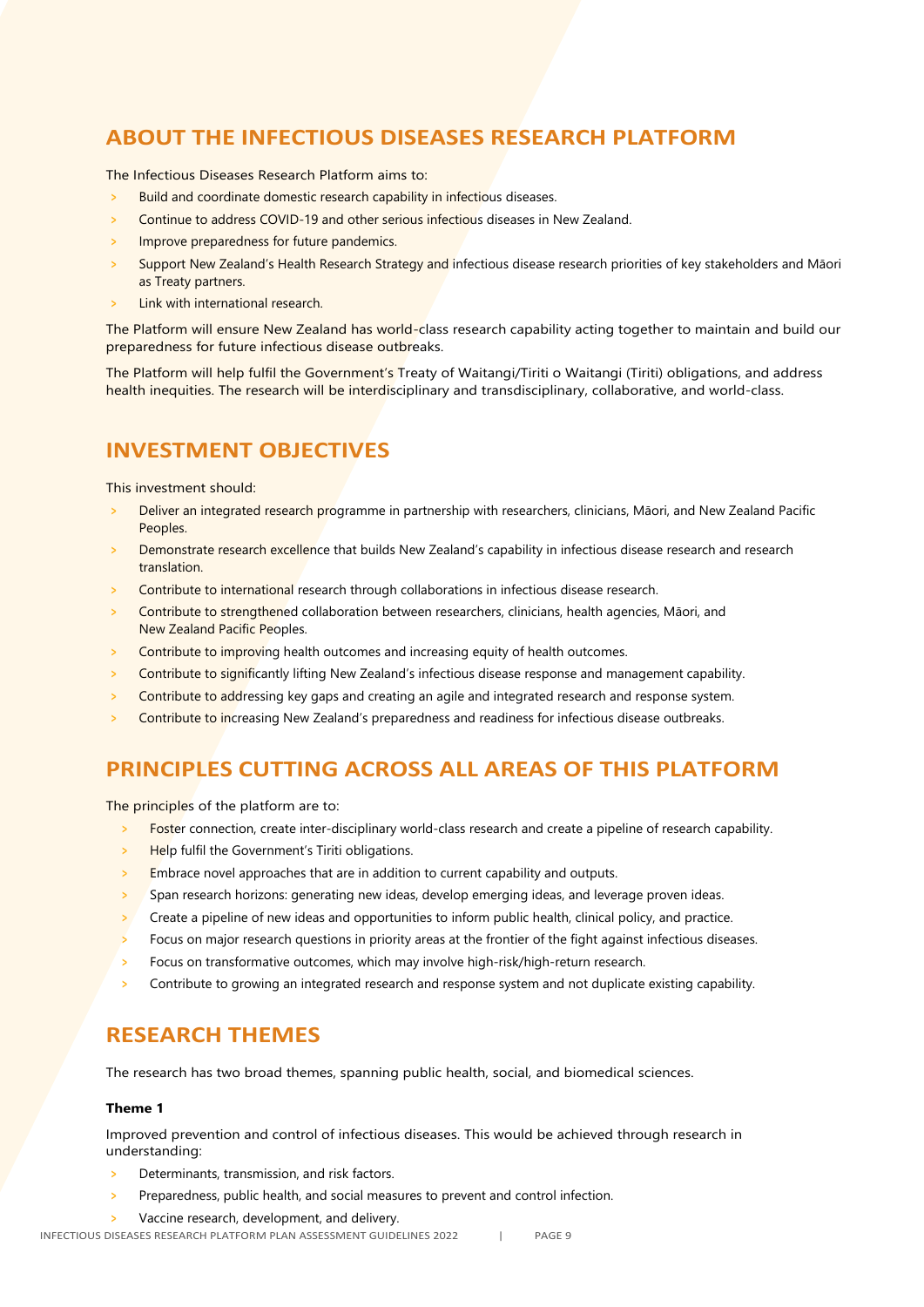#### <span id="page-11-0"></span>**Theme 2**

Improved management of and response to infectious diseases. This would be achieved through research:

- **>** To develop and use a wide range of diagnostics including genomics.
- **>** In surveillance and outbreak investigation and control.
- **>** To develop and deliver therapeutics.

## <span id="page-11-1"></span>**MEETING THE NEEDS AND ASPIRATIONS OF MĀORI**

The Platform will help fulfil the needs and aspirations of Māori, and the Government's Tiriti obligations, through:

- **>** The Platform co-creating an integrated research programme in partnership with Māori, including Māori researchers and communities, coordinated by the Platform Host.
- **>** Research seeking to increase equity of health outcomes, and specifically address infectious diseases that affect Māori communities disproportionately.
- **>** Research programmes expected to include Māori researchers, as well as provide opportunities to develop a diverse set of early-career researchers.
- **>** Potential providers required to demonstrate how they propose to incorporate Te Ao Māori in the research, delivery of the proposed outreach, and impact.
- **>** The Vision Mātauranga policy and objectives being incorporated into the assessment criteria (this guides the incorporation of science and innovation potential of Māori knowledge, resources, and people).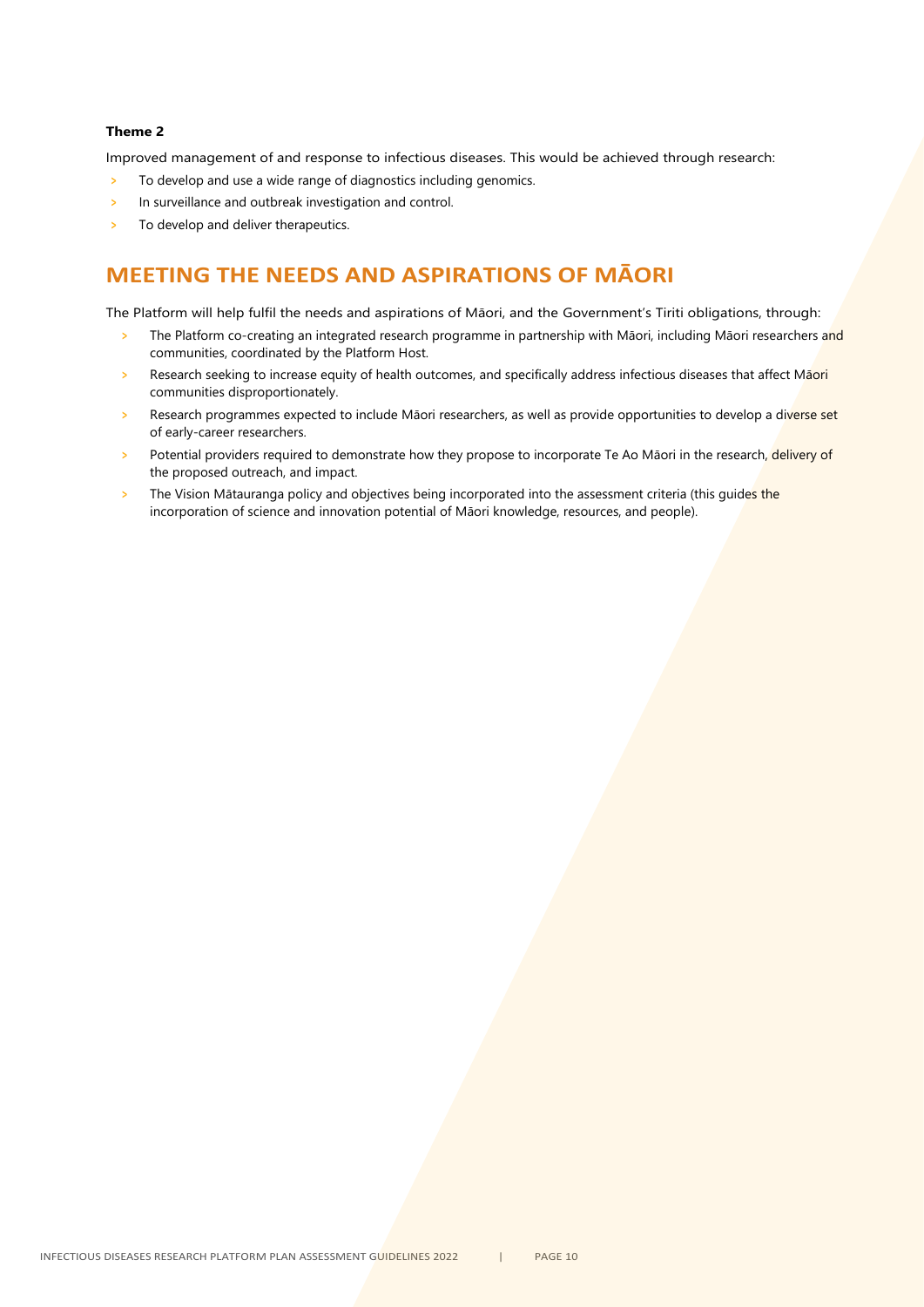# <span id="page-12-0"></span>**ASSESSMENT CRITERIA**

All sections in the Platform Plan's template must be adequately addressed.

The assessment panel will assess the Platform Plan (in both draft and final) against these five criteria:

- **>** The extent to which the Platform Plan meets the investment objectives of the Infectious Diseases Research Platform.
- **>** The extent to which the Platform Plan meets the principles for the Platform.
- **>** Whether the proposed priorities in the Platform Plan are within the research themes outlined under Our expectations of the Platform Plan.
- The robustness of the process to develop those priorities.
- **>** The extent to which the Platform Plan demonstrates that the Platform will help meet the needs and aspirations of Māori and are aligned with the Vision Mātauranga policy.

Each of the criteria will be scored either:

- **>** Excellent
- **>** Good but some gaps
- **>** Insufficient.

Provide a supporting comment for each score.

When completing your assessments, exercise your knowledge, judgement, and expertise to reach assessments that are sound, fair, objective, and evidence based.

| <b>INFECTIOUS DISEASES RESEARCH PLATFORM PLAN SCORING GRID</b>                                                                                                                     |                    |                       |                     |  |  |
|------------------------------------------------------------------------------------------------------------------------------------------------------------------------------------|--------------------|-----------------------|---------------------|--|--|
| <b>Criteria</b>                                                                                                                                                                    | <b>Excellent</b>   | Good but<br>some gaps | <b>Insufficient</b> |  |  |
| The extent to which the Platform Plan meets the<br>investment objectives of the Infectious Diseases<br>Research Platform.                                                          | Score:<br>Comment: |                       |                     |  |  |
| The extent to which the Platform Plan meets the<br>principles for the Platform.                                                                                                    | Score:<br>Comment: |                       |                     |  |  |
| Whether the proposed priorities in the Platform Plan<br>are within the research themes outlined under Our<br>expectations of the Plan.                                             | Score:<br>Comment: |                       |                     |  |  |
| The robustness of the process to develop those<br>priorities.                                                                                                                      | Score:<br>Comment: |                       |                     |  |  |
| The extent to which the Platform Plan demonstrates<br>that the Platform will help meet the needs and<br>aspirations of Māori and are aligned with the Vision<br>Mātauranga policy. | Score:<br>Comment: |                       |                     |  |  |